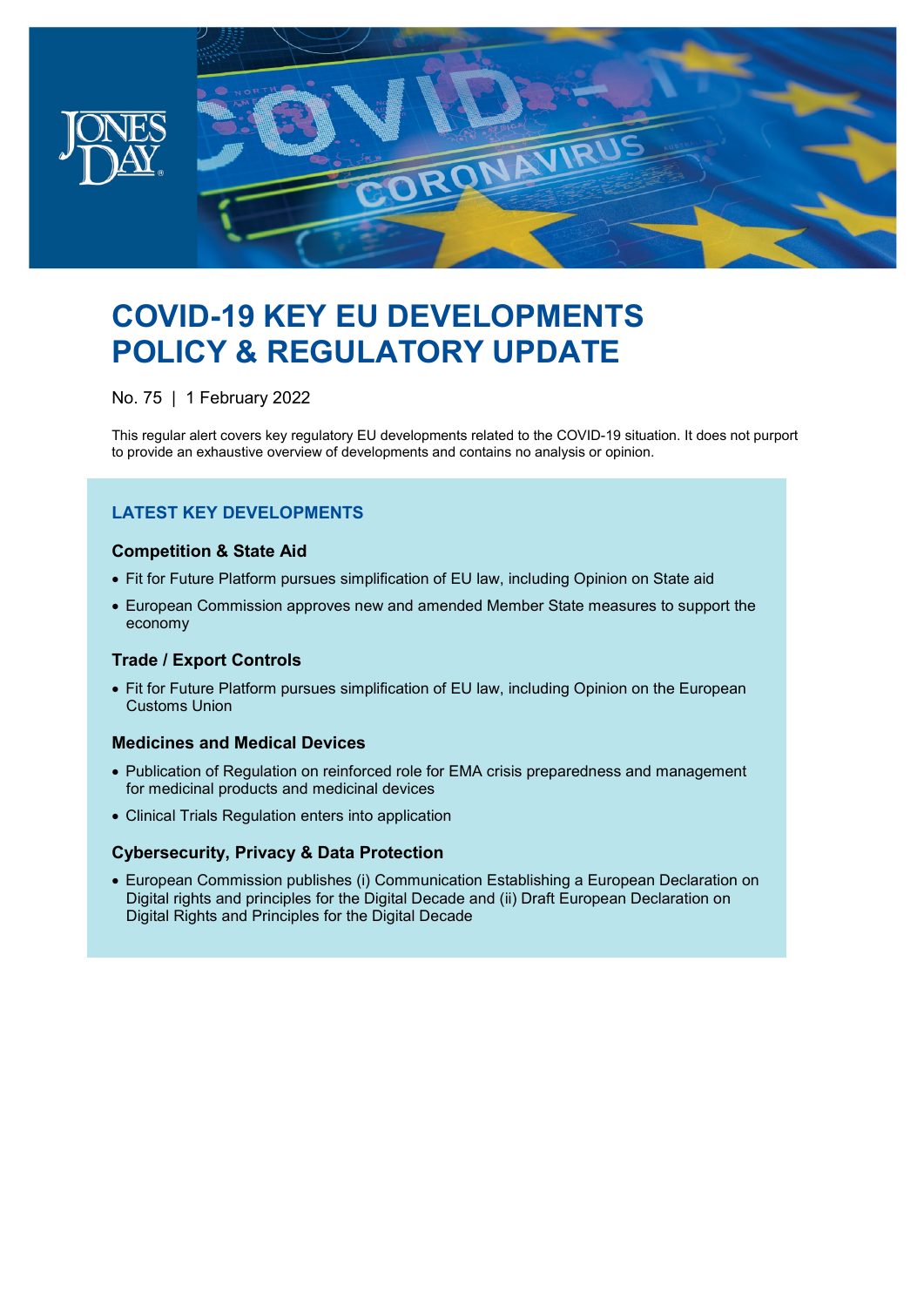# **COMPETITION & STATE AID**

#### **State Aid**

| <b>Fit for Future</b><br><b>Platform pursues</b><br>simplification of<br>EU law, including<br><b>Opinion on State</b><br>aid (see here and<br>here) | On 28 January 2022, the Fit for Future Platform, a high-level expert group to<br>assist the European Commission with simplifying existing EU laws and<br>reducing administrative burdens for businesses and citizens, held its fourth<br>plenary meeting.                                                                                                                                                                                                                                              |
|-----------------------------------------------------------------------------------------------------------------------------------------------------|--------------------------------------------------------------------------------------------------------------------------------------------------------------------------------------------------------------------------------------------------------------------------------------------------------------------------------------------------------------------------------------------------------------------------------------------------------------------------------------------------------|
|                                                                                                                                                     | The meeting was chaired by Maroš Šefčovič, Vice-President for<br>Interinstitutional Relations and Foresight and Chairman of the Fit for Future<br>Platform, who stated: "Simplification has become more important than ever,<br>as we seek to kick-start Europe's economy, hit by the pandemic We must<br>ensure that EU laws provide the intended benefits for the economy and<br>society, while simplifying existing legislation, reducing burden wherever<br>possible and staying forward-looking." |
|                                                                                                                                                     | To recall, the Platform's 2021 work programme targeted a range of sectors,<br>such as State aid, customs, and health, as well as finance, the environment,<br>procurement, transport, and the internal market. The Platform issued 14<br>Opinions in these areas, which will contribute to the Commission's ongoing<br>work to simplify existing EU laws.                                                                                                                                              |
|                                                                                                                                                     | The Opinion on State aid focused on revision of the Agricultural Block<br>Exemption Regulation (ABER) and the 2014 Guidelines on State aid to the<br>Agricultural and Forestry Sectors and in Rural Areas. These current rules are<br>applicable until 31 December 2022.                                                                                                                                                                                                                               |
|                                                                                                                                                     | According to the Platform's Opinion, the current rules have worked well, but<br>there is scope for procedural simplification and for increasing the<br>effectiveness of certain aid measures (e.g. certain eligibility conditions now<br>deemed as obsolete, causing interpretation difficulties, or unnecessarily<br>burdensome).                                                                                                                                                                     |
|                                                                                                                                                     | Suggested actions include to improve the rules' consistency with green<br>policies. In this respect, procedures under the ABER should be simplified in<br>order to facilitate Member States' investments, such as under the RRF*<br>(Recovery and Resilience Facility), and to enable easier disbursement under<br>the RRF.                                                                                                                                                                            |
|                                                                                                                                                     | At the plenary meeting, the Platform also announced its 2022 work<br>programme (see here). The issues cover, in particular, the overarching topic<br>of strengthening the interconnectivity between the green and digital<br>transitions, including through simplification. Stakeholders are invited to<br>comment on topics under the work programme until 30 April 2022, for<br>consideration by the Platform in preparing its 2022 opinions.                                                        |
|                                                                                                                                                     | * To recall, the RRF is the key component of NextGenerationEU, the EU's<br>plan for rebounding from the COVID-19 crisis. The RRF will provide up to<br>€672.5 billion to finance reforms and investments (i.e., grants totaling €312.5<br>billion and €360 billion in loans).                                                                                                                                                                                                                          |
|                                                                                                                                                     | For further details on the Platform, see below Section on Trade/Export<br>Controls.                                                                                                                                                                                                                                                                                                                                                                                                                    |
| European<br><b>Commission</b><br>approves new and                                                                                                   | Since the onset of the coronavirus outbreak, the Commission has adopted a<br>significant number of State aid measures under Article 107(2)b, Article                                                                                                                                                                                                                                                                                                                                                   |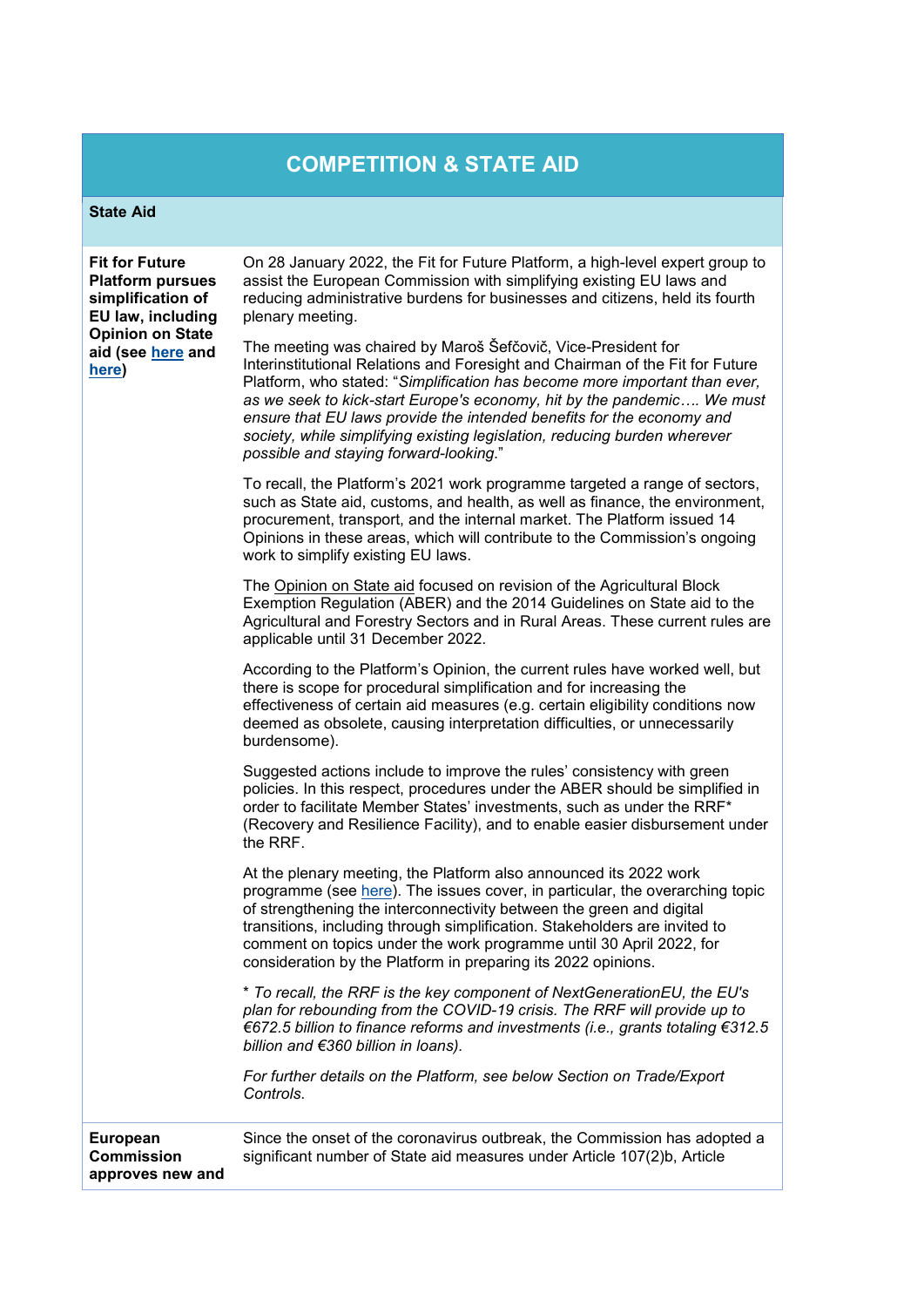**amended Member State measures to support the economy (see [here](https://ec.europa.eu/info/live-work-travel-eu/coronavirus-response/jobs-and-economy-during-coronavirus-pandemic/state-aid-cases_en) and [here\)](https://ec.europa.eu/competition-policy/state-aid/coronavirus_en)**

107(3)b and under the Temporary Framework.

The Temporary Framework, adopted in March 2020, is currently applicable until 30 June 2022.

- €3.8 billion Italian scheme under Recovery and Resilience Facility to support deployment of Gigabit networks.
- Czech scheme, including  $68.3$  million budget increase, to support travel agencies affected by the coronavirus pandemic.
- Renewal of an Italian scheme to support companies active in agriculture, forestry, fishery, aquaculture and related sectors, including €500 million budget increase, in the context of the coronavirus pandemic.
- €88 million Polish scheme to support pig sows producers in the context of the coronavirus pandemic.
- $€10$  million Italian scheme to support companies recycling aluminium in the context of the coronavirus pandemic.
- €1.7 billion German measure to recapitalise Flughafen Berlin Brandenburg in the context of the coronavirus pandemic.

## **TRADE / EXPORT CONTROLS**

**Fit for Future Platform pursues simplification of EU law, including Opinion on the European Customs Union (see [here](https://ec.europa.eu/info/law/law-making-process/evaluating-and-improving-existing-laws/refit-making-eu-law-simpler-less-costly-and-future-proof/fit-future-platform-f4f/adopted-opinions_en) and [here\)](https://ec.europa.eu/info/sites/default/files/final_opinion_2021_sbgr3_13_union_customs_code.pdf)**

On 28 January 2022, the Fit for Future Platform, a high-level expert group to assist the European Commission with simplifying existing EU laws and reducing administrative burdens for businesses and citizens, held its fourth plenary meeting, chaired by Maroš Šefčovič, Vice-President for Interinstitutional Relations and Foresight and Chairman of the Fit for Future Platform.

To recall, the Platform's 2021 work programme targeted a range of sectors, such as customs, State aid, and health, as well as finance, the environment, procurement, transport, and the internal market. The Platform issued 14 Opinions in these areas, which will contribute to the Commission's ongoing work to simplify existing EU laws.

The Opinion on the Union Customs Code (UCC) focused on the ongoing evaluation of the UCC's implementation. Applied since 2016, the UCC is the main EU legislative framework for customs processes and IT systems, serving as a key element of efforts to modernize EU customs. It aims for greater simplicity and uniformity in applying customs rules by streamlining provisions and aims to provide a fully electronic environment by 2025 for the completion of customs formalities by customs authorities and economic operators.

The Platform's Opinion's suggested actions include exploring possibilities for flexible implementation of rules in case of crisis. The Opinion notes that during the COVID-19 pandemic, the lack of flexibility of customs rules impeded a swift and uniform response to the crisis in the area of customs. The Opinion indicates that allowing for exceptions, based on *force majeure*, should be considered in the legislation in anticipation of future crises.

For example, temporary storage for non-EU goods is ordinarily limited to 90 days. In the Opinion's view, in certain very justified cases (e.g. due to emergency or business need), this time-limit should be allowed to be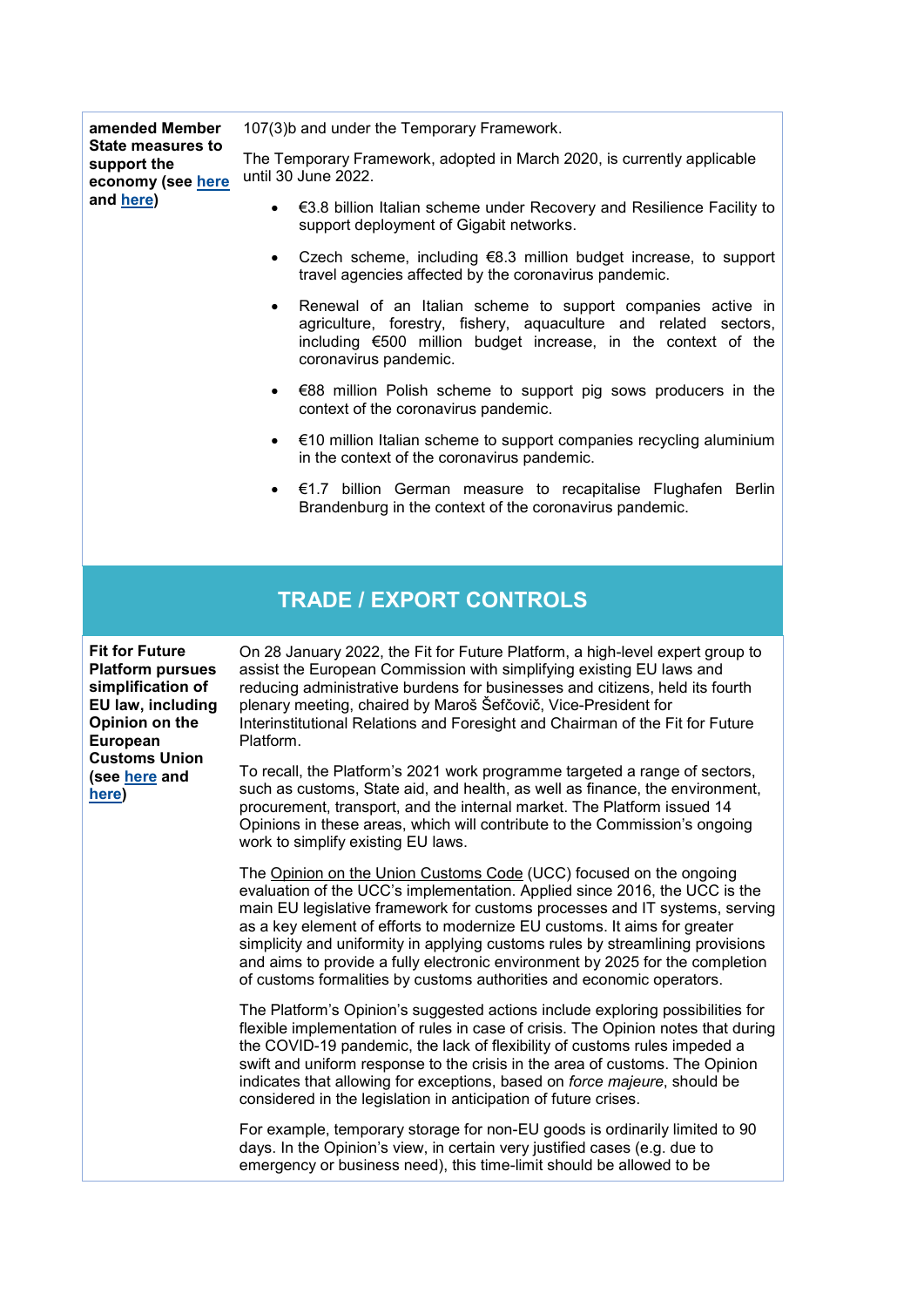extended by customs at the request of the operator.

At the plenary meeting, the Platform also announced its 2022 work programme (see [here\)](https://ec.europa.eu/info/sites/default/files/2022_annual_work_programme_-_fit_for_future_platform_en.pdf). The issues cover, in particular, the overarching topic of strengthening the interconnectivity between the green and digital transitions, including through simplification. Stakeholders are invited to comment on topics under the work programme until 30 April 2022, for consideration by the Platform in preparing its 2022 opinions.

*For further details on the Platform, see above Section on State aid*.

### **MEDICINES AND MEDICAL DEVICES**

**Publication of Regulation on reinforced role for EMA crisis preparedness and management for medicinal products and medicinal devices (see [here](https://www.ema.europa.eu/en/news/stronger-role-ema) and [here\)](https://eur-lex.europa.eu/legal-content/EN/TXT/?uri=CELEX%3A32022R0123&qid=1643971337750)**

On 31 January 2022, Regulation (EU) 2022/123 of the European Parliament and of the Council on a reinforced role for the European Medicines Agency (EMA) in crisis preparedness and management for medicinal products and medical devices (Regulation) was published in the EU Official Journal (*see also [Jones Day COVID-19 Update No. 74 of 24 January 2022](https://www.jonesday.com/en/insights/2022/01/covid-19-key-eu-developments-policy--regulatory-update-no-74)*).

The COVID-19 pandemic revealed the urgent need to reinforce the European Union's role towards ensuring cooperation and coordination in effectively managing the availability of medicinal products, medical devices, *in-vitro* diagnostic medical devices and accessories, as well as in developing swift, harmonized medical countermeasures to address public health threats.

As stated by the EMA, the Regulation "… *puts structures and processes established by EMA during the COVID-19 pandemic on a permanent footing, while entrusting several new tasks to the Agency*." The Regulation notably:

- Expands the EMA's mandate to act in case of a cross-border major event (i.e., a public emergency likely to pose a serious risk to public health in relation to medicinal products in more than one Member State). In the context of such event:
	- The Medicine Shortages Steering Group (MSSG) and the Medical Device Shortages Steering Group (MDSSG), established by the Regulation as groups under the EMA, will monitor supply and demand for critical medicinal products and medical devices; mitigate the risk of shortages of critical medicines and medical devices; and coordinate clinical trials.
	- The MSSG will also adopt recommendations on appropriate coordinated actions with regard to the quality, safety and efficacy of medicinal products having the potential to address public health emergencies.
- Imposes information obligations on marketing authorization holders, manufacturers of medical devices, authorized representatives, importers, distributors and Notified Bodies in relation to critical medicinal products and medical devices. Information on critical medicines, in this regard, should be communicated through the newly created European shortages monitoring platform.

The Regulation will apply from 1 March 2022, with the exception of the provisions on monitoring and mitigating shortages of critical medical devices, which will apply from 2 February 2023.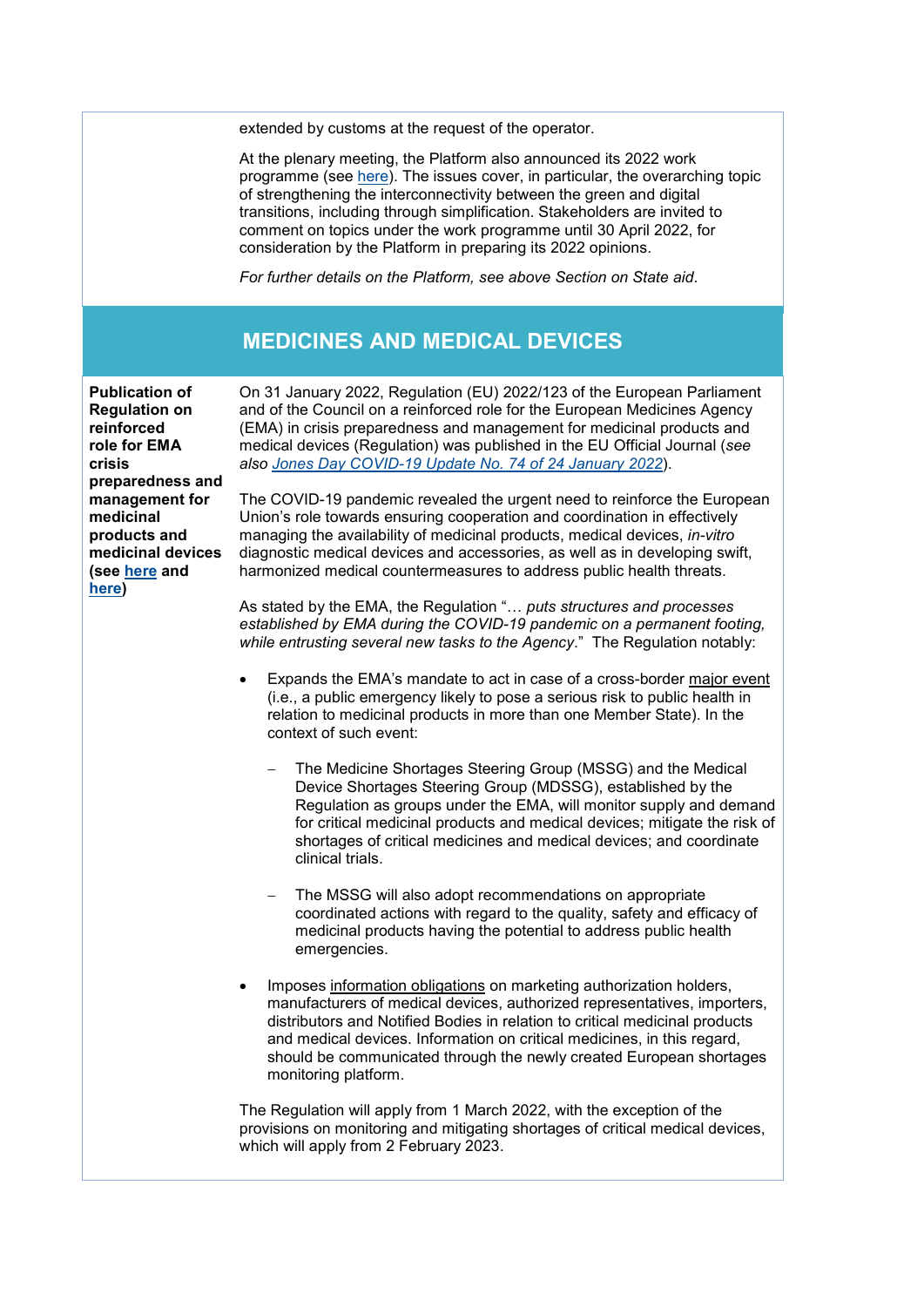| <b>Clinical Trials</b><br><b>Regulation enters</b><br>into application<br>(see here and<br>here)                                                                                                          | On 31 January 2022, Regulation (EU) No. 536/2014 on clinical trials on<br>medicinal products for human use ("Clinical Trials Regulation", CTR) became<br>fully applicable.<br>The CTR seeks to foster clinical research in the EU and to ease the<br>authorization procedure for clinical trials to be carried out in more than one EU<br>Member State. The COVID-19 pandemic highlighted the urgent need for such<br>coordinated assessments and conclusions on multinational clinical trials.<br>The CTR, in particular, replaces the mechanism of providing multiple<br>submissions of largely identical information, which was applicable under the<br>earlier Directive 2001/20/EC ("Clinical Trials Directive", CTD). Under the CTR,<br>the submission of one clinical trials application dossier is provided to all the<br>Member States concerned through a single submission portal, the "EU<br>Portal." All data and information submitted to the EU Portal will be stored in<br>the "EU Database," which, together with the EU Portal, form the Clinical Trials<br>Information System (CTIS).<br>The technical difficulties of developing the CTIS was one of the main reasons<br>for the delay in application of the CTR. Once the CTIS was declared fully<br>functional, the CTR's date of application was then set (see here and Jones<br>Day COVID-19 Update No. 58 of 2 August 2021).<br>As stated by European Commissioner for Health and Food Safety, Stella<br>Kyriakides, "the Clinical Trials Regulation marks an important and positive<br>step for European patients and brings us closer to a stronger European health<br>Union."<br>The CTR applies to all clinical trials application submitted from 31 January<br>2022. It will also apply from 31 January 2025 to clinical trials whose requests<br>for authorization were submitted before 31 January 2022 and where the<br>applicant requested to authorize the study in accordance with the provisions<br>of the CTD.<br>The Implementing Regulation 2022/20 laying down rules for the application of |  |
|-----------------------------------------------------------------------------------------------------------------------------------------------------------------------------------------------------------|--------------------------------------------------------------------------------------------------------------------------------------------------------------------------------------------------------------------------------------------------------------------------------------------------------------------------------------------------------------------------------------------------------------------------------------------------------------------------------------------------------------------------------------------------------------------------------------------------------------------------------------------------------------------------------------------------------------------------------------------------------------------------------------------------------------------------------------------------------------------------------------------------------------------------------------------------------------------------------------------------------------------------------------------------------------------------------------------------------------------------------------------------------------------------------------------------------------------------------------------------------------------------------------------------------------------------------------------------------------------------------------------------------------------------------------------------------------------------------------------------------------------------------------------------------------------------------------------------------------------------------------------------------------------------------------------------------------------------------------------------------------------------------------------------------------------------------------------------------------------------------------------------------------------------------------------------------------------------------------------------------------------------------------------------------------------------------------|--|
|                                                                                                                                                                                                           | the CTR also entered into application on 31 January 2022 (see here).                                                                                                                                                                                                                                                                                                                                                                                                                                                                                                                                                                                                                                                                                                                                                                                                                                                                                                                                                                                                                                                                                                                                                                                                                                                                                                                                                                                                                                                                                                                                                                                                                                                                                                                                                                                                                                                                                                                                                                                                                 |  |
| <b>CYBERSECURITY, PRIVACY &amp; DATA PROTECTION</b>                                                                                                                                                       |                                                                                                                                                                                                                                                                                                                                                                                                                                                                                                                                                                                                                                                                                                                                                                                                                                                                                                                                                                                                                                                                                                                                                                                                                                                                                                                                                                                                                                                                                                                                                                                                                                                                                                                                                                                                                                                                                                                                                                                                                                                                                      |  |
| <b>European</b><br><b>Commission</b><br>publishes (i)<br>Communication<br>Establishing a<br><b>European</b><br><b>Declaration on</b><br>Digital rights and<br>principles for the<br><b>Digital Decade</b> | On 26 January 2022, the Commission published a (i) Communication<br>Establishing a European Declaration on Digital rights and principles for the<br>Digital Decade and (ii) Draft European Declaration on Digital Rights and<br>Principles for the Digital Decade:<br>(i) The Communication recognizes the COVID-19 pandemic's acceleration of<br>the pace of digital transformation in society and the economy. However, the<br>upsurge of new digital technologies and data has come with a significant rise<br>in undesirable risks, including with regard to privacy and personal data<br>breaches, cybercrime and cyberattacks.                                                                                                                                                                                                                                                                                                                                                                                                                                                                                                                                                                                                                                                                                                                                                                                                                                                                                                                                                                                                                                                                                                                                                                                                                                                                                                                                                                                                                                                 |  |
| and (ii) Draft<br><b>European</b><br><b>Declaration on</b><br><b>Digital Rights and</b>                                                                                                                   | The Communication accompanies the proposed draft for a European<br>Declaration on Digital Rights and Principles (see below), which responds, in<br>particular, to the European Parliament's calls to ensure that the European                                                                                                                                                                                                                                                                                                                                                                                                                                                                                                                                                                                                                                                                                                                                                                                                                                                                                                                                                                                                                                                                                                                                                                                                                                                                                                                                                                                                                                                                                                                                                                                                                                                                                                                                                                                                                                                        |  |

The Communication seeks to outline the way forward in monitoring measures

Union's approach to digital transformation is in line with fundamental rights

such as data protection and non-discrimination.

**Principles for the Digital Decade (see [here\)](https://digital-strategy.ec.europa.eu/en/library/declaration-european-digital-rights-and-principles)**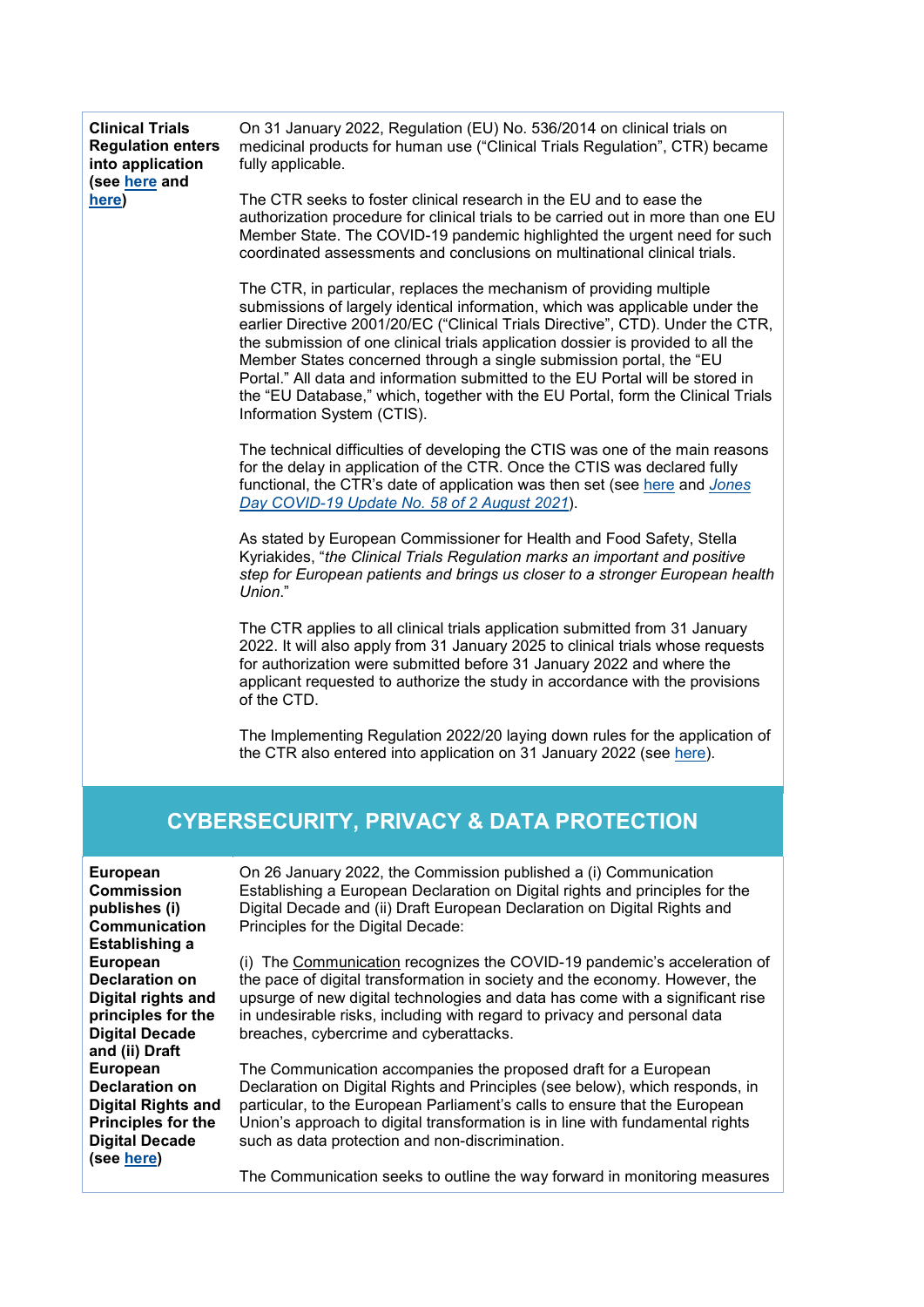and actions taken to put the anticipated Declaration into practice. Such monitoring is in the interests of transparency and supporting policy guidance in possible future legislation in the areas covered by the Declaration's principles.

(ii) The Draft Declaration aims to ensure that EU values and the rights and freedoms of individuals under EU law are respected and reinforced both offline and online. It is intended to serve as a reference point for both public and private actors when developing and deploying new technology and to guide policy makers when defining the European digital transformation.

The Draft Declaration sets out six digital principles: (i) putting people at the center of the digital transformation, (ii) solidarity and inclusion, (iii) freedom of choice, (iv) participation in the digital public space, (v) safety, security and empowerment, and (vi) sustainability.

The Draft Declaration also includes accompanying commitments that aim to complement the legal rights of European citizens in the online environment, such as:

- Ensuring that all Europeans are offered an accessible, secure and trusted digital identity that gives access to a broad range of online services;
- Facilitating and supporting seamless, secure and interoperable access across the European Union to digital health and care services, including health records, designed to meet people's needs;
- Providing the possibility to easily move personal data between different digital services
- Ensuring transparency about the use of algorithms and artificial intelligence, and that people are empowered and informed when interacting with these;
- Ensuring suitable datasets at the basis of algorithmic systems to avoid unlawful discrimination and enable human supervision of outcomes affecting people; and
- Protecting the interests of people, businesses and public institutions against cybercrime, including data breaches and cyberattacks. This includes protecting digital identity from identity theft or manipulation.

The Draft Declaration will now be discussed by the Parliament and Council. Once endorsed, the Declaration will take the form of a joint declaration signed by the Parliament, the Council and the Commission, which are expected to endorse the Draft Declaration by summer 2022.